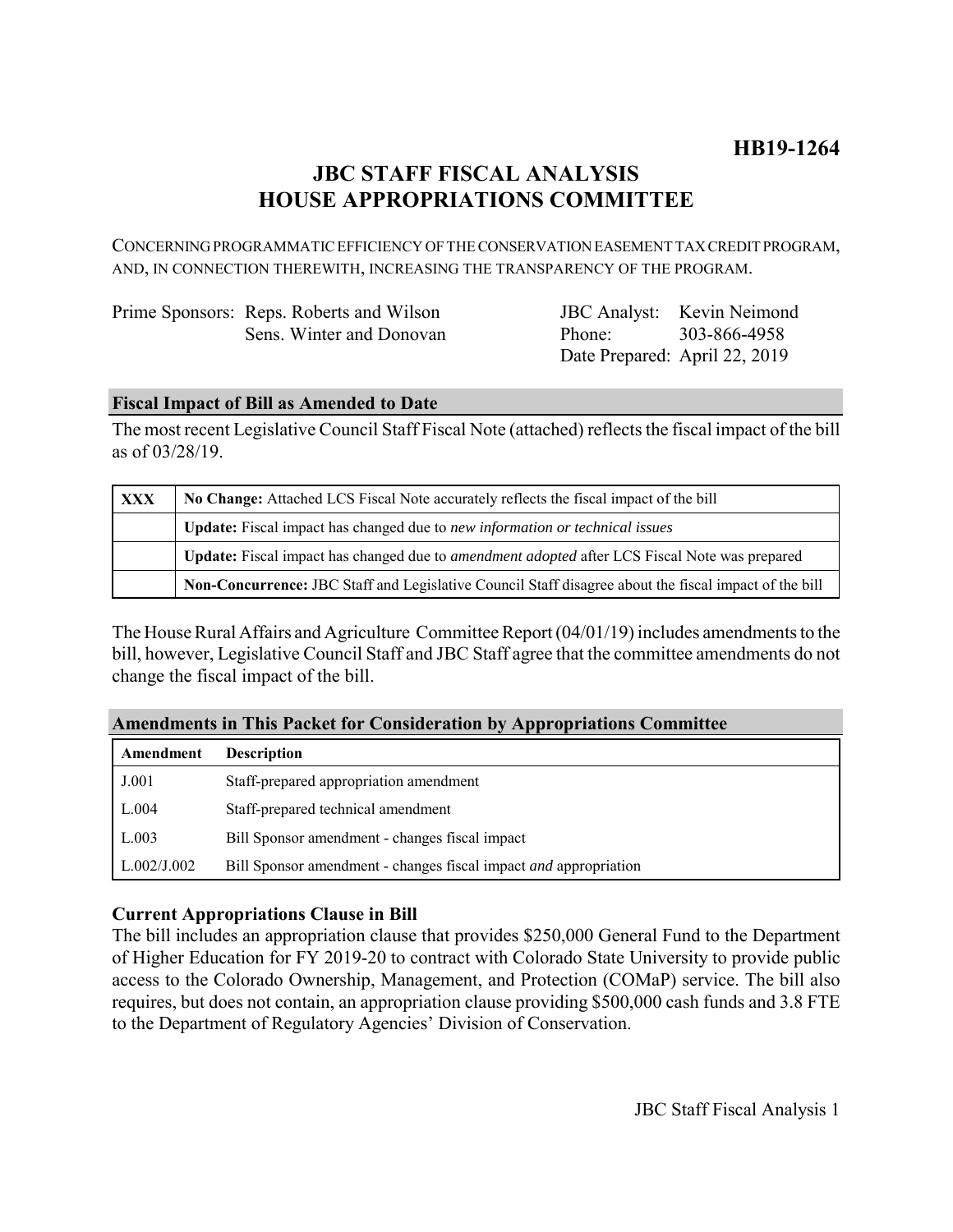### **Description of Amendments in This Packet**

- **J.001** Staff has prepared amendment **J.001** (attached) to add a provision to the existing appropriation clause to provide \$500,000 from the Conservation Cash Fund to the Department of Regulatory Agencies for FY 2019-20. This provision also states that the appropriation is based on the assumption that the Department will require an additional 3.8 FTE. **If amendment J.001 is adopted, amendment L.004 should also be adopted, but amendments L.002/J.002 should not be adopted.**
- **L.004** Staff has prepared amendment **L.004** (attached) to fulfill the statutory requirement (Section 23-3.3-103, C.R.S.) that annual appropriations for student financial assistance increase by at least the same percentage as the aggregate percentage increase of all General Fund appropriations to institutions of higher education. The bill increases the appropriation for the Board of Governors of the Colorado State University System to provide public access to the COMaP service, but does not include an associated increase for financial aid. Amendment **L.004** fixes this issue. **If amendment L.004 is adopted, amendments L.002/J.002 should not be adopted.**
- **L.003** Bill sponsor amendment **L.003** (attached) removes the provision in the bill that increases the tax credit per \$1.0 million easement from \$525,000 to \$900,000. **If amendment L.003 is adopted, amendments J.001 and L.004 should also be adopted, but amendments L.002/J.002 should not be adopted.**

### **L.002/J.002**

Bill sponsor amendment **L.002** (attached) removes the provision in the bill that increases the tax credit per \$1.0 million easement from \$525,000 to \$900,000. Additionally, amendment **L.002** removes the provision in the bill that allows the Department of Higher Education to contract with Colorado State University to provide public access to the COMaP service and eliminates the existing appropriation clause providing funds for this purpose. Staff has prepared amendment **J.002** (attached) to add a new appropriation clause providing \$500,000 from the Conservation Cash Fund to the Department of Regulatory Agencies for FY 2019- 20. This provision also states that the appropriation is based on the assumption that the Department will require an additional 3.8 FTE. **If amendments L.002/J.002 are adopted, amendments J.001, L.003, and L.004 should not be adopted.** 

### **Points to Consider**

### *General Fund Impact*

The Joint Budget Committee has proposed a budget package for FY 2019-20 based on the March 2019 Legislative Council Staff revenue forecast. The budget package leaves approximately \$47.9 million General Fund unallocated. Thus, the General Assembly could appropriate up to \$44.7 million General Fund to fund 2019 legislation and maintain a 7.25 percent General Fund reserve. This bill, as introduced, requires a General Fund appropriation of \$250,000 for FY 2019-20, reducing the